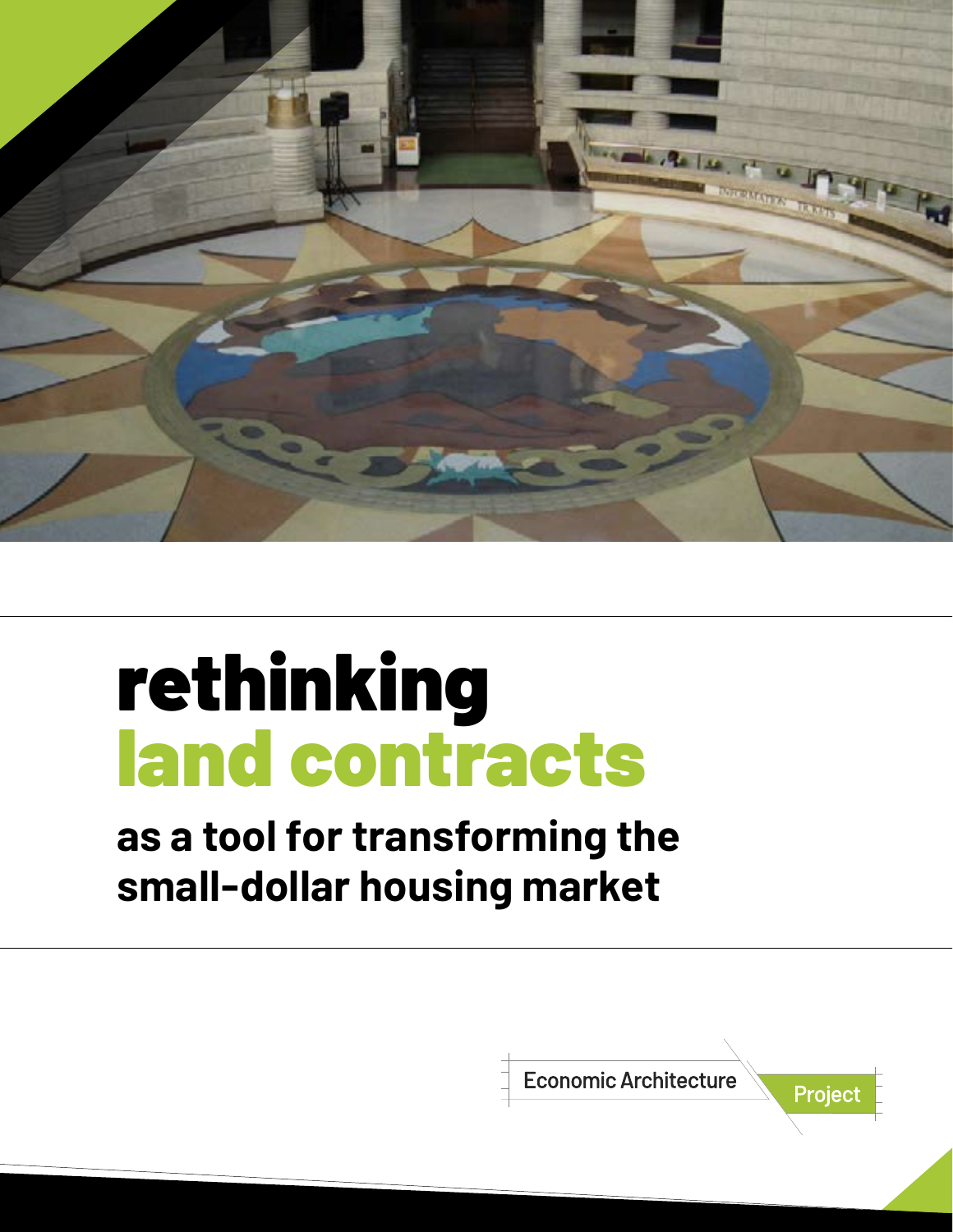### Homes in Black-majority neighborhoods are chronically devalued.

As a result, many are priced below \$70,000, which are considered "small dollar" properties. But there are few mortgages for "small-dollar" properties.

**It's a kind of Catch-22, compounding structural problems many Black buyers face in the housing market: instead of making those homes affordable and obtainable, low valuation only serves to make financing for them less accessible and more exploitive.**

As of 2015, **14% of single-family homes (643,000 homes) were in the \$10,000 to \$70,000 price range**, according to the [Urban Institute](https://nam11.safelinks.protection.outlook.com/?url=https%3A%2F%2Fwww.brookings.edu%2Fresearch%2Fdevaluation-of-assets-in-black-neighborhoods%2F&data=04%7C01%7Csyasgur%40ashoka.org%7C083c9702c0d2437d5f7508d9aecb662d%7Cbc2334050f6547d59bbb58dc725df5c6%7C0%7C0%7C637733010903856557%7CUnknown%7CTWFpbGZsb3d8eyJWIjoiMC4wLjAwMDAiLCJQIjoiV2luMzIiLCJBTiI6Ik1haWwiLCJXVCI6Mn0%3D%7C3000&sdata=8WyKEpJj1ldEX%2FQ9V7oxvZptSncte69pLvuMt0BFOTw%3D&reserved=0). Only about a quarter of them are financed with a traditional mortgage. The rest are either bought for cash, often by speculators, or financed by other means, especially land contracts.

**In** *The Case for Reparations,* **Ta-Nehisi Coates defined land contracts as "a predatory agreement that combined all the responsibilities of homeownership with all the disadvantages of renting — while offering the benefits of neither."**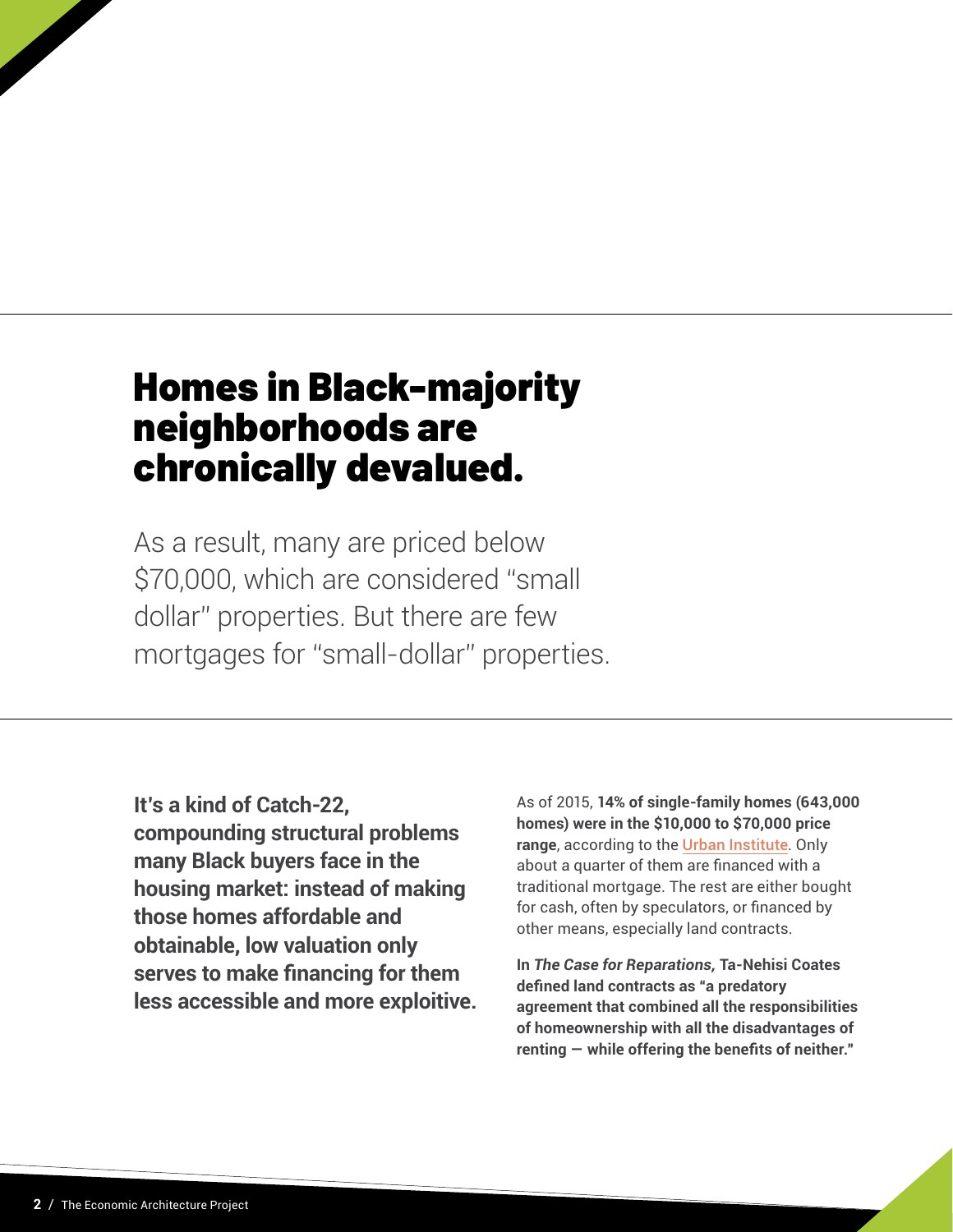Also known as contract sales, bonds for deed, or contracts for deed, land contracts are a form of seller financing where the buyer puts down a down payment on the home, then makes monthly installment payments to the seller, typically for 15 years at high interest rates. The seller retains ownership of the home until all the payments have been made.

In theory, the buyer gains legal title to the home once all the payments have been made. In practice, land contracts are largely unregulated, one-sided transactions between parties with unequal power, often rife with abuse and exploitation by sellers, and often not resulting in homeownership for buyers. Using a "forfeiture clause," sellers can terminate the land contract if the buyer misses a single payment and repossess the house, while profiting from the payments and the value of improvements the buyer made. The "buyer" is then left with nothing. Bad-faith sellers can repeat the process serially, "churning" the same property multiple times using contracts deliberately structured to make it hard for buyers to comply fully and gain

title to the property. Between predatory rates and frequent forfeitures, **it's estimated land contracts extracted between \$3 billion and \$4 billion from Black households in mid-century Chicago**.

Nonetheless, land contracts are still common, since they fill a large, structural gap in the mortgage market. Millions of households hold them, including 12% of Black households that finance a home purchase. Given how embedded land contracts are, many housing advocates argue that their abuses can't be fixed by abolishing them.

Land contracts saw a resurgence nationwide in the wake of the Great Recession and the subprime mortgage crisis, especially in Blackmajority neighborhoods with a significant small-dollar housing stock where residents have limited access to lending or capital. That's a considerable portion of the housing market affecting millions of families. Could land contracts somehow be reformed or transformed to work for them?

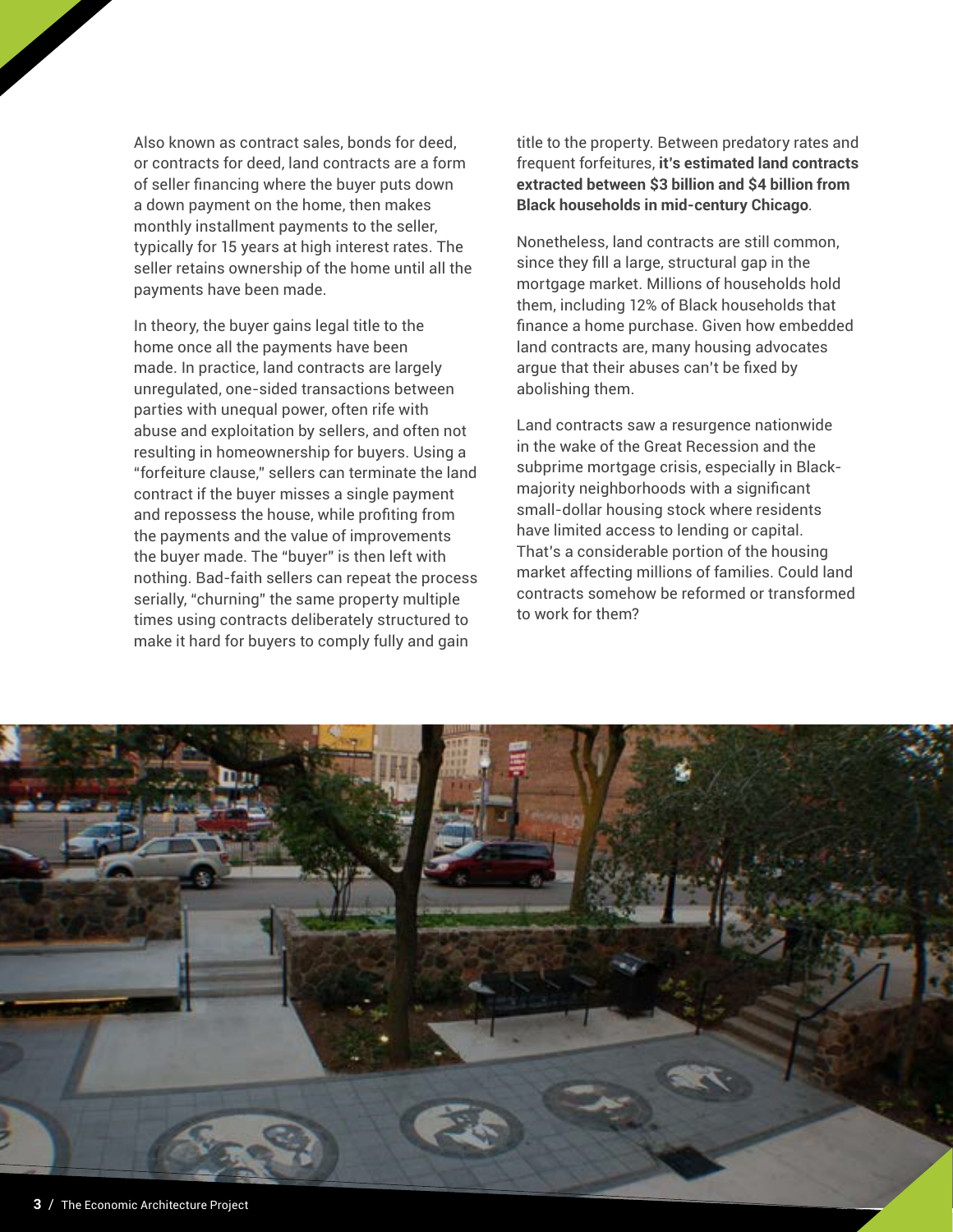### Caveat emptor

In addition to chronic devaluation of housing in Black-majority neighborhoods and failure to offer mortgage products for small-dollar properties, land contract abuses are also partly explained by lax or harmful government policies.

**Redlining, the federal government's practice of refusing to insure mortgages in or near Black neighborhoods, dictated where Black people could or couldn't buy a home.** 

And even long after the 1968 Fair Housing Act made it illegal to discriminate against homebuyers on the basis of race or national origin, lender practices effectively excluded Black people from buying homes outside certain neighborhoods.

This history has left a legacy of a vast number of Black homebuyers who lack access to conventional financial services. Land contracts are used to fill the gap, but they do so in a largely unregulated way.

The origin of the instrument dates back to the mid-nineteenth century, when *laissez-faire*  economics predominated, and courts favored the notion that individuals with free will could look after themselves. Government oversight was therefore minimal and the burden was on buyers to protect their own interests – *caveat emptor.* But if buyers lack financing alternatives, they lack the leverage to negotiate better terms for themselves.

Today, land contracts fall under the jurisdiction of the Consumer Financial Protection Bureau, but its oversight remains limited. Whereas the subprime lending crisis strengthened federal regulation of mortgages, regulation of land contracts remains loose and poorly enforced.

Authority over them falls mostly to cities and states, resulting in an inconsistent, inadequate regulatory patchwork that provides few protections for consumers**1**.

While there is no hard data available on how many land contracts result in home ownership for would-be buyers, there is lots of anecdotal evidence that many don't. Most land contracts contain forfeiture clauses which quickly terminate the contract if a single payment is missed, or any other contract terms are breached. In that case the property reverts to the seller, who gets to keep everything the buyer has paid in, including the down payment, monthly payments, taxes, and insurance, plus any home improvements. The seller is then free to sell the property to other buyers.

Data on the prevalence of land contracts is also spotty, since only a fraction of them are ever officially recorded. But experts estimate 4 million families have land contracts totaling \$200 billion, or about 5% of the non-rental single-family residential market.

In certain regions and cities, the relative proportion and impact of land contracts is much greater. **A recent Federal Reserve Bank of Chicago study looked at the 407,237 recorded land contracts nationwide found that 69% were concentrated in six midwestern states, including 25% in Michigan**. The 2009 American Housing Survey conducted by the U.S. Census Bureau**2** estimated that in the Detroit region, land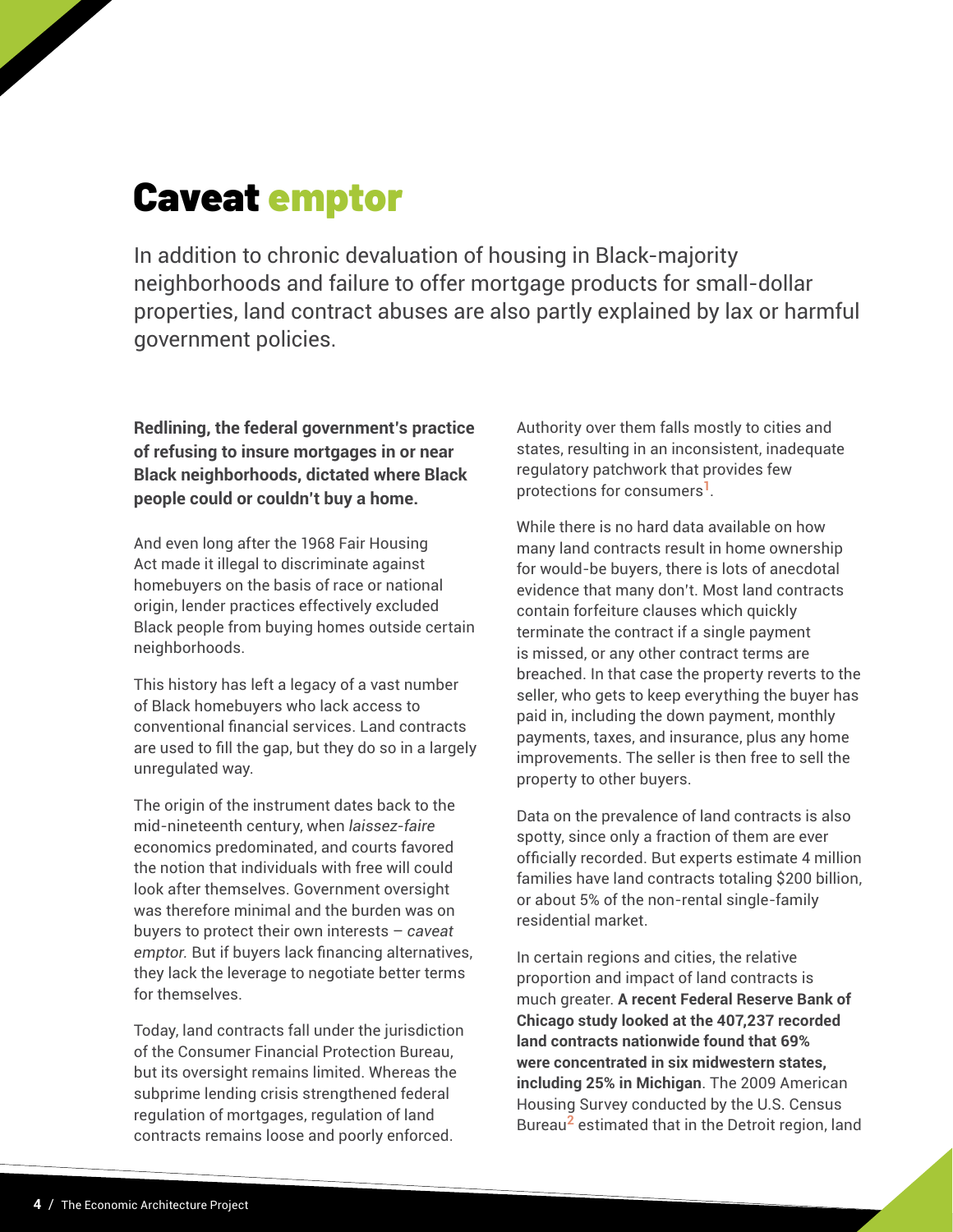contracts accounted for 12% of financed home purchases by African-Americans, vs. about 5% for households of other races.**<sup>3</sup>**

In Chicago in the 1950s and 1960s, an estimated 75-95% of home "sales" to Black families were via land contract. **A recent Duke/University of Illinois Chicago study found that Black buyers who entered into these contracts lost between \$3 billion and \$4 billion.4** The average price markup on homes "sold" was 84%. Buyers paid an average \$587 more per month than if they had bought them with a traditional mortgage.

In Michigan, especially in the Detroit area, Black homeownership rates fell more than 20% during and after the Great Recession, from a high of about 51% in 2000 to about 40% in 2018**5**. It's a combined effect of income loss, damaged credit, a falloff in mortgage lending, and a wave of mortgage and tax foreclosures. The City bought up foreclosed properties, then sold them in bulk at discounted prices to investors, who in turn used land contracts to resell them for high prices. For example, in 2014, a property was foreclosed for \$11,200 in unpaid taxes, bought at auction for \$833 by one of Detroit's biggest bulk land buyers; then sold via land contract for \$15,900**6**. In 2015, it's estimated that more land contracts were filed in Detroit than mortgages, though precise numbers aren't available, since one in five land contract "sales" in Detroit is recorded.

Since they often end in foreclosure, and predatory investors continue to "churn" land contracts by "selling" and initiating forefeiture on the same property multiple times, the land contract surge in Detroit set up a vicious cycle of lowering neighborhood property values and extracting wealth from Black communities.

While there is insufficient data to know exactly how prevalent land contracts are, or how much wealth their abuses extract from Black households, there is enough data to show that land contract sales constitute a significant segment of the housing market, characterized by structural market flaws and distortions and policy failures disproportionately affecting Black people.

The question is, could they be remedied? Could the land contract market be redesigned and leveraged for better outcomes? Given its size, is there an opportunity for land contract reforms and/or new financial products to serve the smalldollar home market?

A University of Michigan / Enterprise Community Partners policy brief entitled "In Good Faith: Reimagining the Use of Land Contracts"**7** argues that land contracts could be restructured to discourage abuse and encourage good-faith sellers. "While land contracts have an extensive and ongoing history of exploitation," it finds, "they are not inherently predatory, and they remain an important tool for buyers and sellers alike, particularly in challenged housing markets."

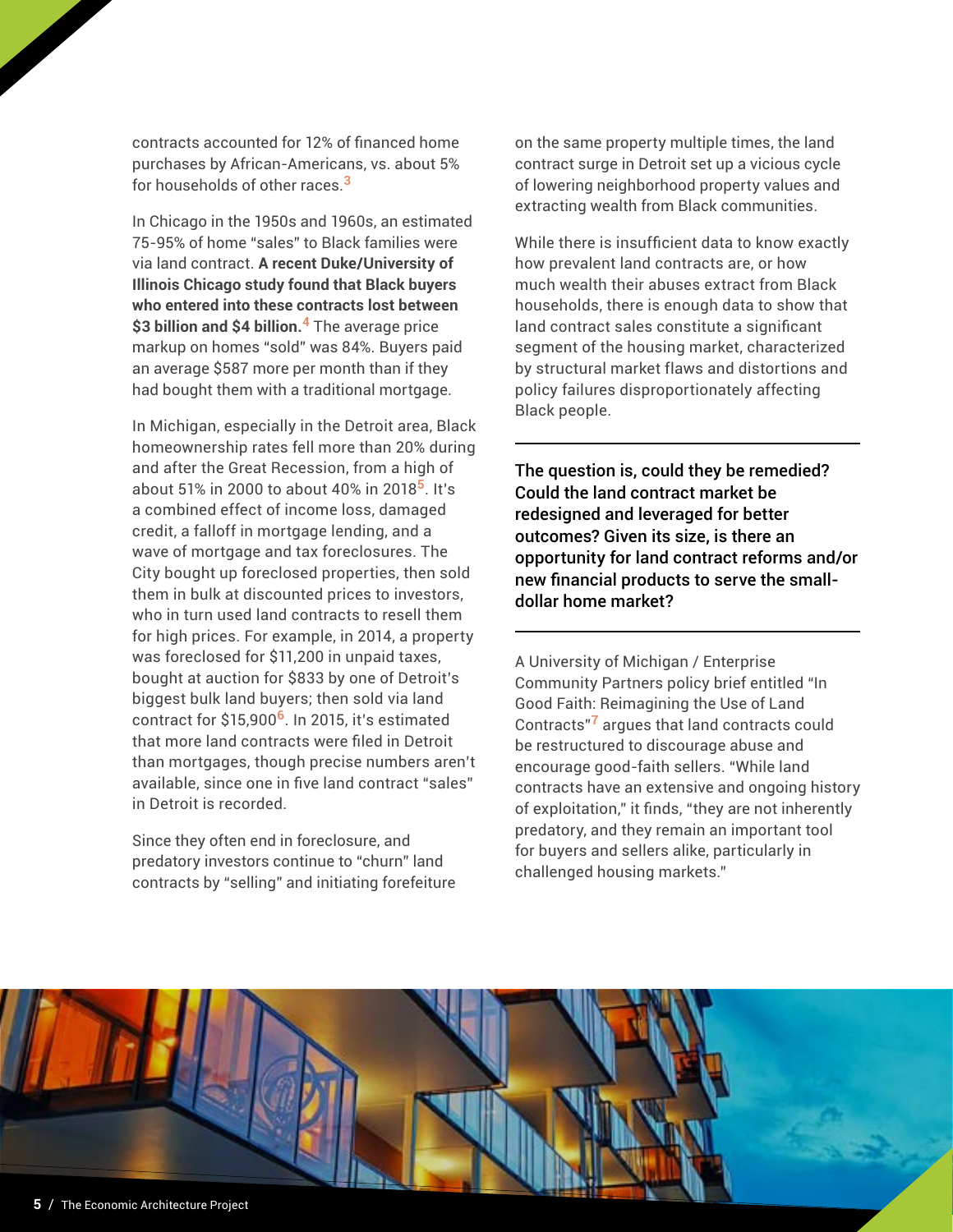### Making land contracts work for buyers



Evelyn Zwiebach sees the potential to redesign land contract to benefit buyers and encourage good-faith sellers.

**She is senior program director for state and local policy for Detroit with Enterprise Community Partners, Inc., and co-author of the "In Good Faith" report.**

Enterprise is a national nonprofit which creates and invests in affordable homes, provides resident services, supports community organizations on the ground, and conducts policy advocacy. Working with local partners, Enterprise has preserved and built 793,000 affordable homes and invested \$61 billion in communities nationwide.

Zwiebach fully acknowledges the failures of the land contracts, especially in Detroit: They lack transparency – an estimate 80% of them aren't even officially reported. What federal and local regulations exist governing them are poorly enforced. The contracts themselves often don't even meet the standard for a legally valid

contract, since they omit such key information as the purchase price, interest rate, and monthly payment. And sometimes, what purport to be land contracts aren't even land contracts at all, but even more predatory rent-to-own agreements or leases with a purchase option.

As Ta-Nehisi Coates points out, land contracts combine the disadvantages of renting with the burdens of homeownership. But Zwiebach believes it's possible to flip that equation, and redesign them so they give buyers the benefits of homeownership on affordable, non-abusive terms. **"**Some community development organizations (CDOs) are acting as responsible land contract sellers," she says. "They've been able to use land contracts as a way to get people who can't qualify for a mortgage, or can't afford homeownership otherwise, onto a path to homeownership. And they have had good success. That kind of community development approach to land contracts can help counter other types of actors in the land contract marketplace."

And while mortgages may be preferable, they are not a panacea, either. "In an ideal world, a mortgage is almost always better than a land contract," Zwiebach says**.** "But the Detroit housing market is not an ideal world. It's not easy to get a mortgage. The mortgage industry is rife with discrimination against buyers of color, and many people just can't qualify for one."

Even assuming they could, obtaining a mortgage and the deed to a home doesn't always guarantee housing security. On the contrary, since 2008, one in three Detroit homes was foreclosed**8** on because owners fell behind on property taxes – the highest tax foreclosure rate of any U.S. city since the Great Depression. Several studies have found the lowest-valued homes in Detroit are over-assessed, putting thousands at unjust risk of foreclosure.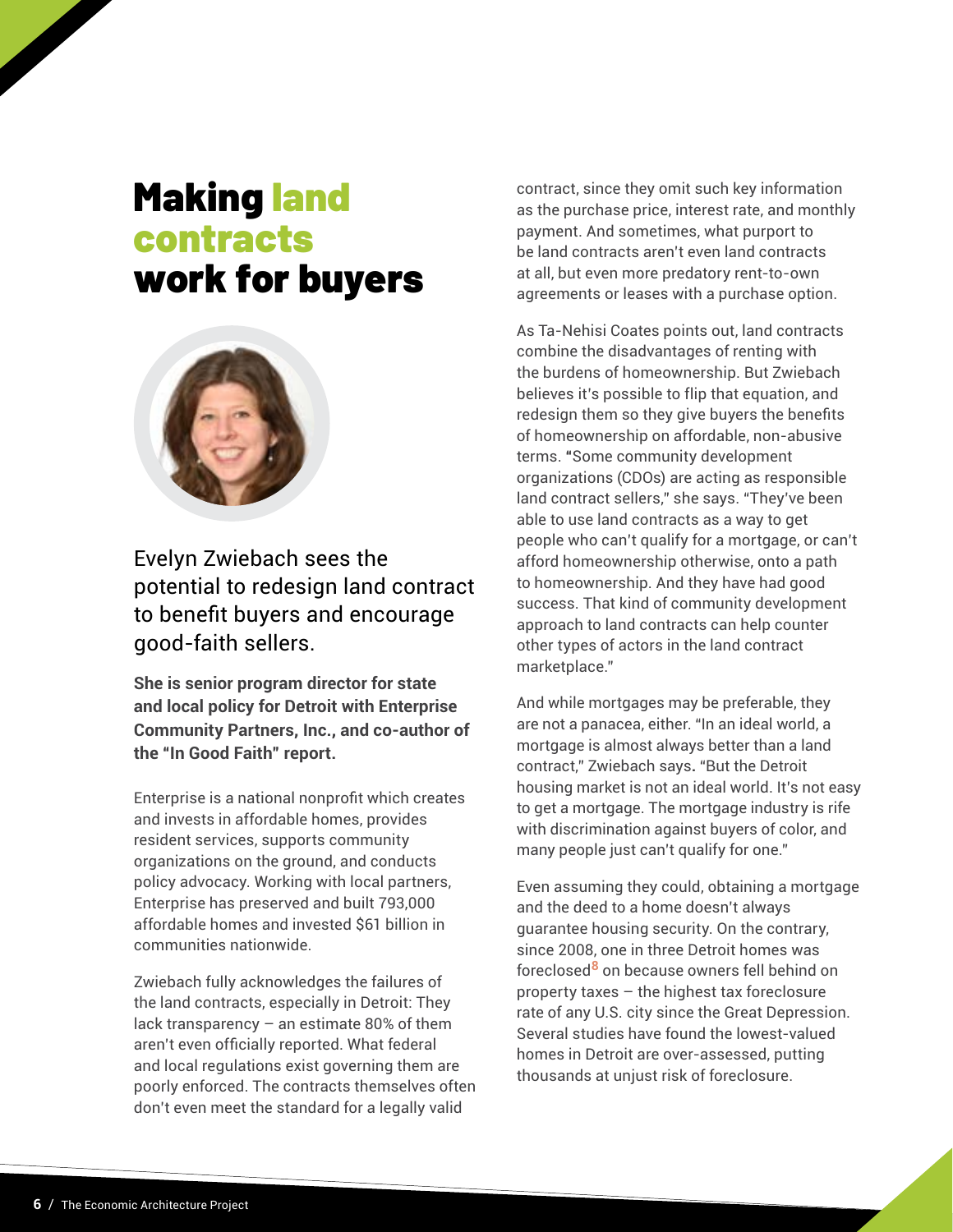**"The question is, how do you make homeownership sustainable?" said Zwiebach. "Will buyers in Detroit still own their home in five or ten years?"** There are growing efforts to assist owners who might have been illegally over-assessed, for example by removing assessments that were too high based on their income, helping them claim a property tax exemption they qualified for but didn't know about, or coming up with payment plans for back taxes owed. But the risk of foreclosure remains high. "Many people in Detroit who were once homeowners lost their homes," said Zwiebach.

Since much of Detroit's small-dollar housing stock is in disrepair, land contract buyers often struggle with the added burden of correcting deferred maintenance, and/or living in substandard conditions. "Home repair is a huge challenge," Zwiebach says. "Especially with land contracts, people may be moving into homes that are barely habitable or have major issues. Buyers may find they can't keep up with the needed repairs. That raises the risk they could lose the home, and it also raises health and safety hazards."

She describes a kind of "philosophical debate" about whether land contracts are better than the alternatives: "Is it acceptable for people to buy homes with leaks and lead contamination? Many of the rental options are just as bad, if not worse. And what's the alternative -- homelessness?" In Detroit and Southeast Michigan, good-faith actors such as nonprofits and community development organizations (CDOs) use land contracts to get their clients housed, in some cases helping them buy homes that require significant repairs with land contracts, then working with them on rehab. Is that exploitive, or simply pragmatic?

"Land contracts are a divisive topic," Zwiebach says. "Reasonable people in this space will

disagree. Many people in the community development world are very passionate about keeping land contracts available as a tool, and not eliminating them by overly regulating them, or converting them into mortgages. It's a question of striking the right balance. What can we do to disincentivize bad-faith actors, while making it easier for good-faith actors to work in this space?"

The "In Good Faith" report makes a series of recommendations for striking this balance, ranging from modest changes to sweeping ones. Some are basic legal and regulatory reforms: limiting or nullifying forfeiture clauses under various circumstances, requiring clear contract language specifying payment terms and other key provisions, recording land contracts within 30 days of signing, requiring insurance and inspections, or giving regulatory agencies more resources for enforcement. Others would shift market incentives by capping interest rates and tying them to the market index, for example floating 2% above market rates. That would lower the risk of forfeiture from usurious interest rates and discourage predatory sellers.

**These are fundamental, structural changes, adding up to a kind of blueprint for redesigning the \$200 billion land contract market as a viable alternative to mortgage financing which serves rather than exploits homebuyers.** "Land contracts can be structured and administered to proactively promote positive outcomes for buyers," the report finds. "In stark contrast with bad-faith sellers' predatory land contracts, many mission-driven sellers structure what we term 'supportive' land contracts: land contracts marked by fair sales prices, clear terms and conditions, and supports for buyers. For these sellers, land contracts function as a community development tool, helping them increase rates of homeownership for low-income households of color and promote neighborhood stability."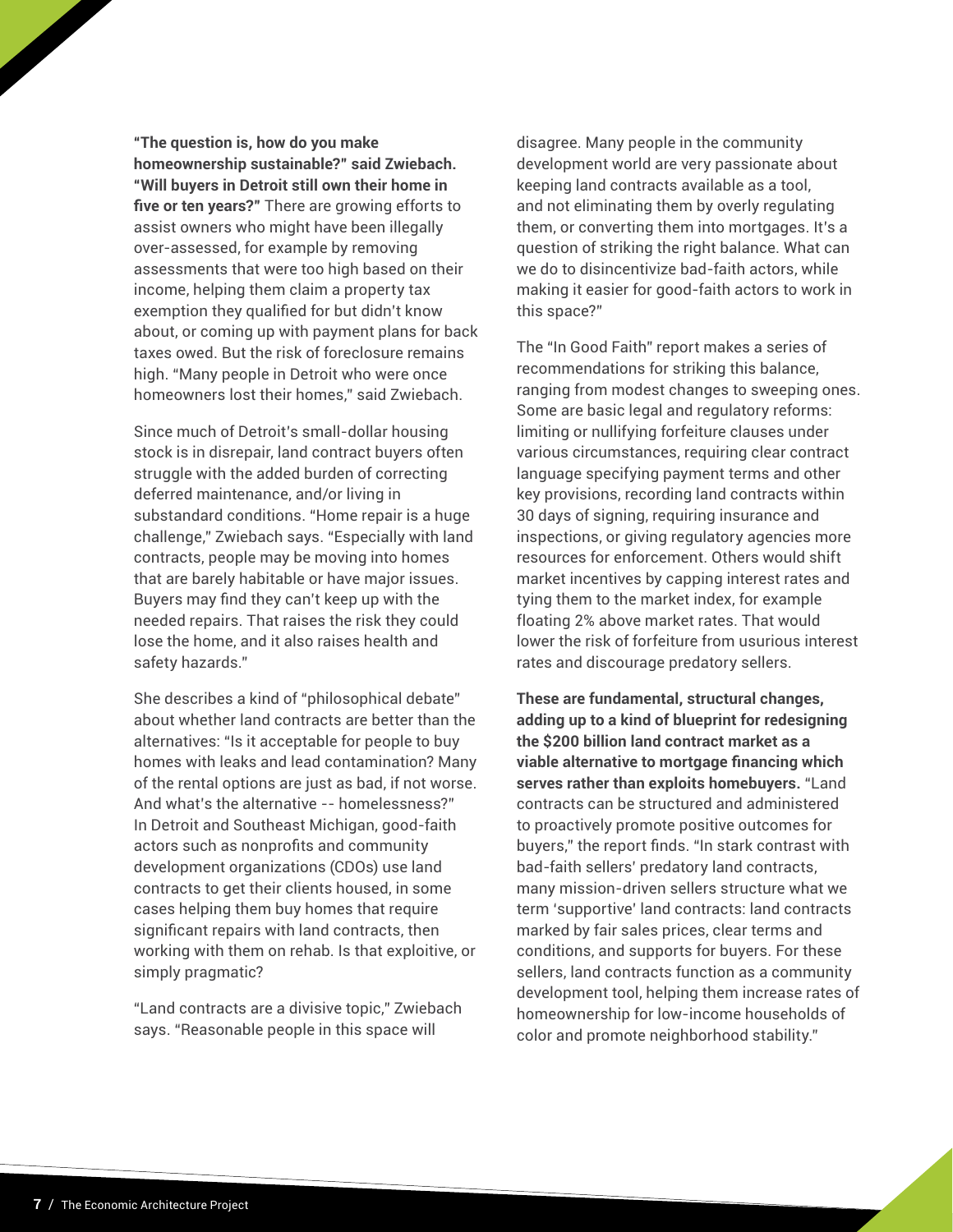The report also recommends investing in widening access to mortgage financing through programs like Detroit Home Mortgage, which offers financing for under-appraised homes. That would help reduce reliance on land contracts. But in challenged markets like Detroit, even with expanded mortgage access, there will still be significant gaps where mortgages

aren't available or aren't a good fit, and a need for alternative financing. Redesigning land contracts has potential to fill those gaps in a non-abusive way that benefits buyers, goodfaith sellers, and communities. That would constitute a major structural shift in the smalldollar housing market.

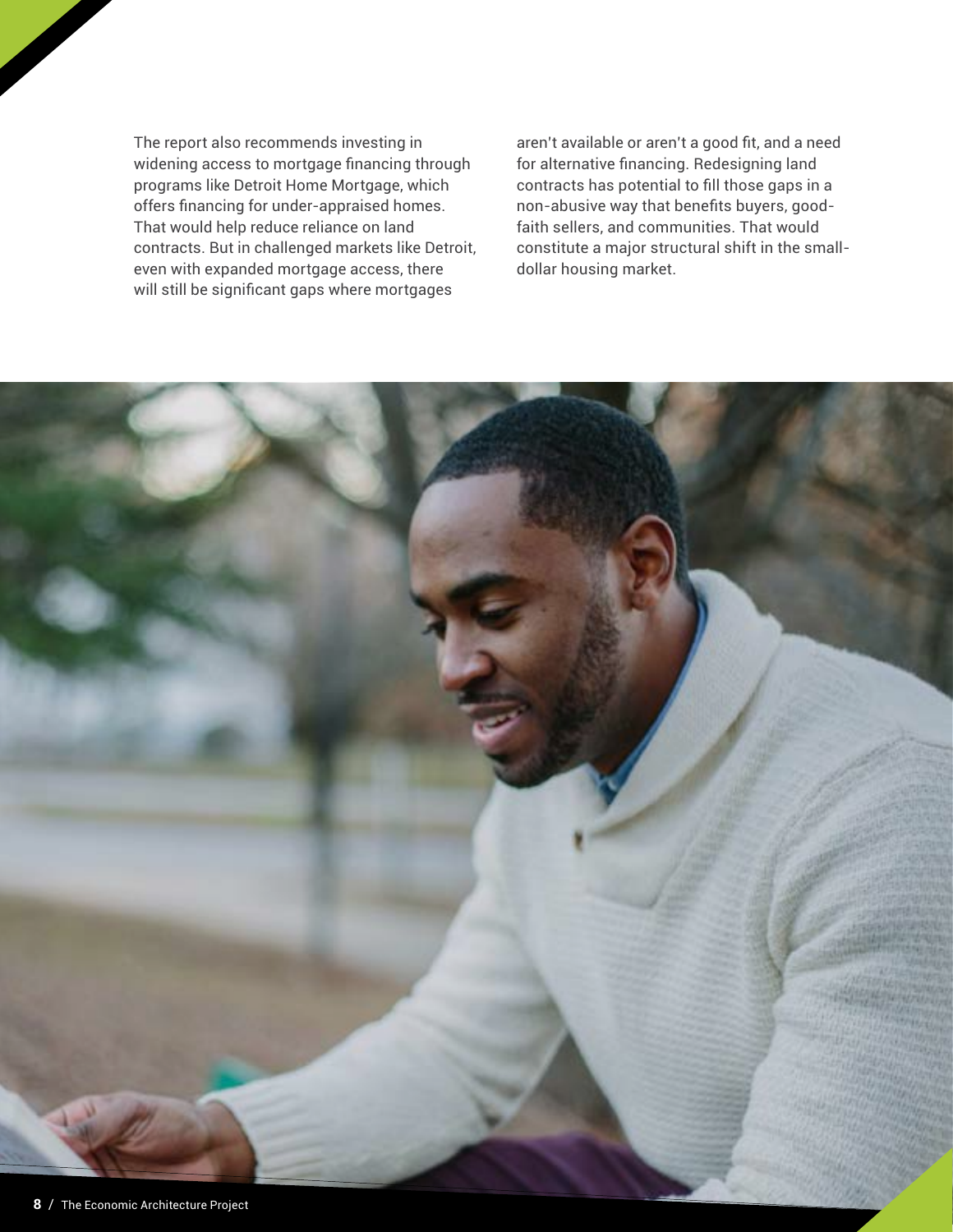### Building a secondary market for land contracts

The "In Good Faith" report recommends a mix of reforms that would both encourage "supportive" land contracts and increase mortgage access.

**Some community development organizations combine both approaches, selling supportive five- to seven-year land contracts, then working with buyers and banks to convert them to mortgages after two to five years.** "Some people think that's a pretty interesting untapped market," Zwiebach says, "and they have heard from banks that they're interested in refinancing land contracts."

> That's another way of restructuring the small-dollar market, and **John Green** is working to take it to scale. He is Managing Principal at Blackstar Stability. After 10 years working with large institutional clients and smaller emerging

developers at a large commercial real estate investment management company in the Bay Area, he left, taking part of his team and other contacts with him, to found Blackstar. It focuses on high-impact strategies in commercial real estate and single-family housing, seeking solutions that keep families in their homes, have compelling risk-adjusted returns, and are scalable.

One of those strategies is land contracts, though Green is well aware of their flaws. "The prices these buyers pay are too high, the consumers are not protected, the property disclosures are very poor, there are no truth in lending standards, there's a lack of transparency about the transactions, things as fundamental as reporting don't happen, and even when they're required by law, it's very poorly enforced," he says. "Texas requires recordation by law, and a study found roughly two thirds of its land contract sales are unrecorded. If you don't know where the properties are, or who owns it, you can't do anything about it. Many actors are intentional about keeping it that way."

Land contract interest rates can be abusively high. Green cited one example of a \$12,000 contract with a 24-year term at 20% interest. "It's absurd; it's like putting a mortgage on a credit card." **He sums up the economics of land contracts by quoting James Baldwin: "Anyone who has ever struggled with poverty knows how extremely expensive it is to be poor."**

But rather than trying to make the land contracts themselves more supportive, Blackstar's approach is to refinance them on mortgages which better protect buyers' rights, and to do it in bulk. "We buy large pools of properties that are encumbered by these contracts," Green explains. "They're available at meaningful discounts, and we purchase them outright on a fee-simple basis. Then we work with families to originate traditional mortgages on those properties.

"We want to shorten the terms for buyers, and drive the interest rates 'way down," Green said. "So we're completing a sale transaction that otherwise wouldn't be completed for 20 or 30 years, making them actual owners right away, and giving them the prospect of long-term ownership they rarely get with land contracts."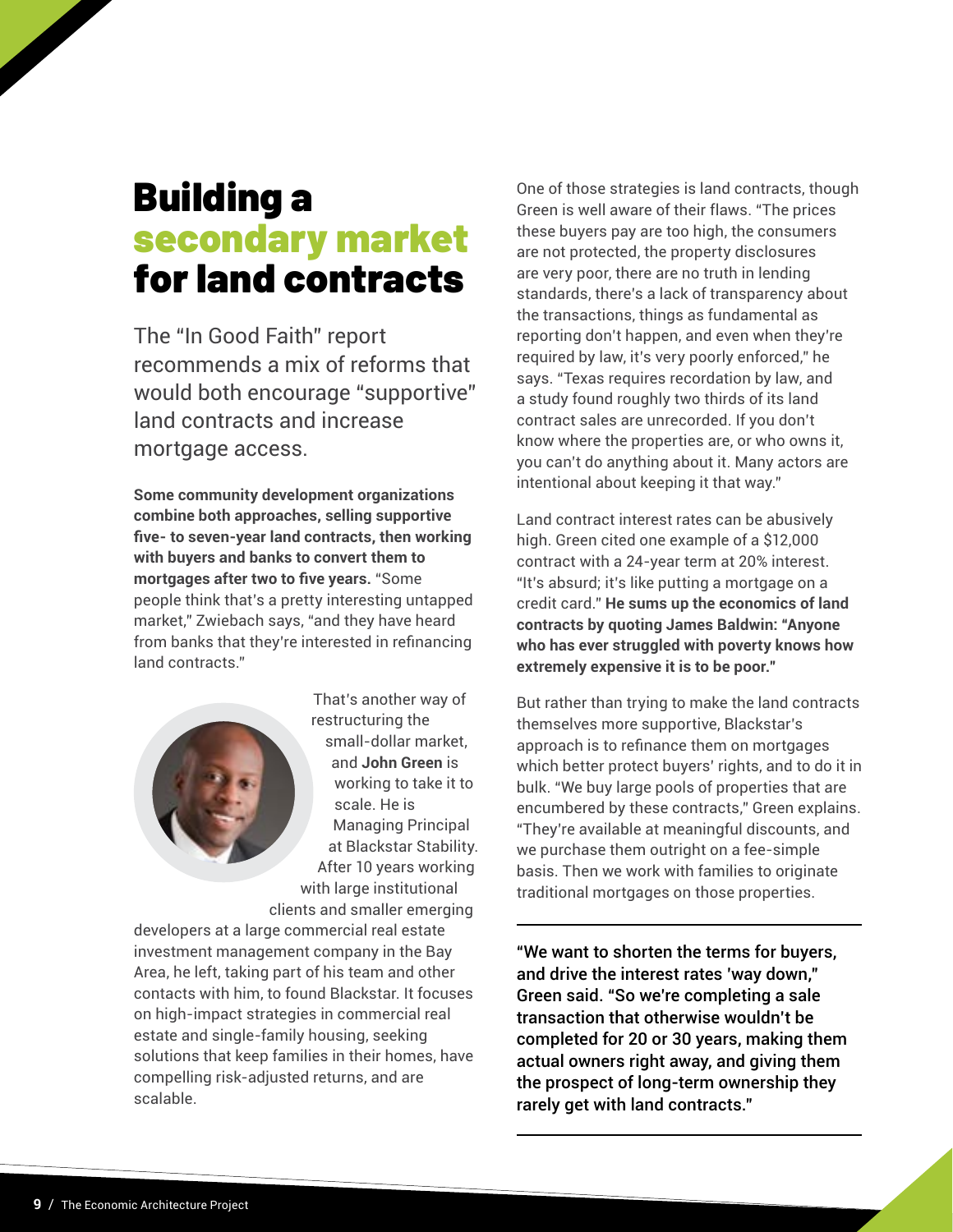

The size of the pools Blackstar will buy varies from a few dozen homes to over a thousand. The sellers are typically investors getting strong returns on the properties. But they are nonetheless eager to sell. "Part of what we think motivates them at this point, despite the compelling financial returns they have realized from the land contracts, are the growing legal, regulatory, and reputational risks," Green says.

He points to the widely publicized example of Vision Property Management, which was prosecuted for predatory practices by New York's Attorney General, and settled for \$600,000 in cash plus transferring clean titles to the families living in their New York properties. In a separate agreement with regulators, the hedge fund that financed Vision, Atalaya Capital Management, repaid \$2.77 million in restitution to the consumers Vision harmed. Vision, and any companies in which its executives take a controlling interest, were barred from the residential real estate business in the state. Vision had also previously been sued for predatory practices in Wisconsin, Ohio, and New Jersey. Fannie Mae had stopped selling it foreclosed homes.

"The New York settlement was particularly aggressive," Green says. "The AG not only penalized the operator, but reached through and penalized the hedge fund investors who backed it. That sort of thing is very chastening and has a big impact on owners' willingness to walk through the mine field, especially in states that have demonstrated they are willing to go after land contract abuses." After the New York settlement, Pennsylvania sought a similar

one, and recently awarded 258 victims of land contract abuses the deeds to their homes, and is pursuing further compensation.

Such cases grab headlines and make an impression on market players. But that's not the same thing as tackling the market's structural problems. Litigation may constrain individual bad actors, but it has limited impact on the perverse incentives that attract bad actors to the market in the first place. For one thing, it isn't always successful. And even when settlements are reached, they still have to be enforced. A year after the New York settlement was announced, some of the title transfers to families it required have yet to happen.

"The New York settlement was favorable for the families," Green said, "but you can't solve the problem that way. These legal avenues aren't the solution. We think a fair opportunity to own the home with a reasonably priced mortgage is the solution."

It's an example of how interdiction and enforcement often fails to solve structural problems in markets, which require structural solutions. Doubling down on enforcement doesn't change a market's basic structure or correct perverse incentives built into it, it just increases the likelihood some bad actors might get caught. By contrast, Green's approach of buying out land contracts and refinancing them with mortgages is a structural innovation that could restructure the small-dollar market.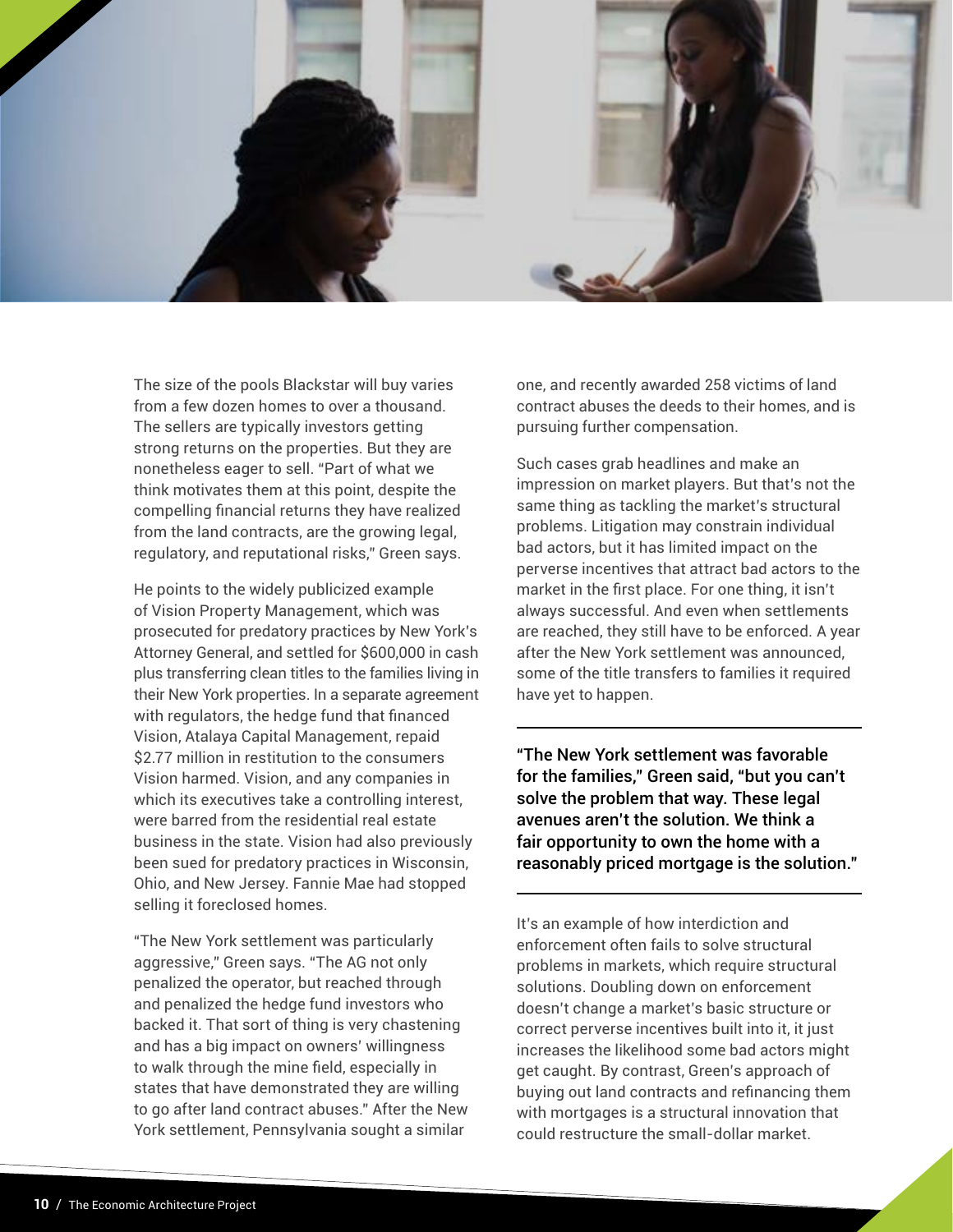But for it to catch on first requires some innovation in the mortgage market itself, which as currently configured isn't conducive for refinancing land contracts. After all, the gap in the mortgage market and the lack of products for financing small-dollar properties is one of the drivers of land contract abuses. But there is a robust market for small-dollar second mortgages in the \$40,000 to \$50,000 range. Green thinks that this provides a precedent for building similar products for refinancing land contracts.

A secondary market for land contracts would be a game-changer, shifting the small-dollar housing market toward more accountable, equitable financing. Green believes it's perfectly feasible. "We should be able to move pools of these that are performing and have been seasoned at pricing that's comparable to second mortgage products," he says. "The buyer should be able to expect similar yield to maturity, and it should be a reasonably liquid market."

Building such a market would take a multipronged, step-by-step approach: raise the capital to buy land contract properties, cultivate a pipeline of underwriters interested in mortgage products that can refinance them, and create actual pools and products to demonstrate that refinancing land contracts with mortgages can work at significant scale.

That's a clear pathway, which any innovator needs to go from structural insight to proof of concept to scaled change. Blackstar has clearly envisioned the steps and is working through them. It has set up an equity fund with an initial target of \$100 million, and has already raised over \$20 million, and it's identifying missiondriven partners such as foundations and community development financial institutions that could contribute financing.

"Someone's got to hold the paper long term, and there are natural prospective allies like CDFIs and CRA-motivated regional lenders that might do it," Green says. "Our underwriting doesn't rely on it, but there are ways of cultivating those relationships over time. The more channels we have, the more competitive mortgage products we can offer. But institutions have a much easier time underwriting actual collateral than a theory. We have to be able to show them, here's what an actual pool looks like, here's sufficient scale for it to matter to you, here's the impact that you will have on these communities and these families."

Blackstar is also talking with large companies, including a diversified financial services company, about mortgage products to refinance land contracts. Getting one institutional investor to participate can help attract others. In fact, Green sees an opportunity for large, national financial institutions to participate as well. "They have made representations about serving underserved communities, but they don't exactly know yet how they're going to do it, and they're in search of solutions," he says. "So there's at least a willingness to engage in dialog. But they need actual products to underwrite, decide what the terms would be, and figure out how to get from the product to scale."

As long as land contracts continue to exist, Green thinks GSEs should play an important role in refinancing them. But at the moment, GSEs are more focused on preventing land contract abuses – what Green calls "stopping the bleeding." For example, Fannie and Freddie have restrictions preventing them from selling real estate-owned properties (foreclosed properties that didn't sell at auction and have reverted to the lender) with land contracts. "That's an important policy," said Green, "but it will take a yeoman effort to enforce it, since most land contract transactions tend not to get recorded."

Green believes that seller financing which builds in robust consumer protection could "readily address" land contract abuses, but he admits it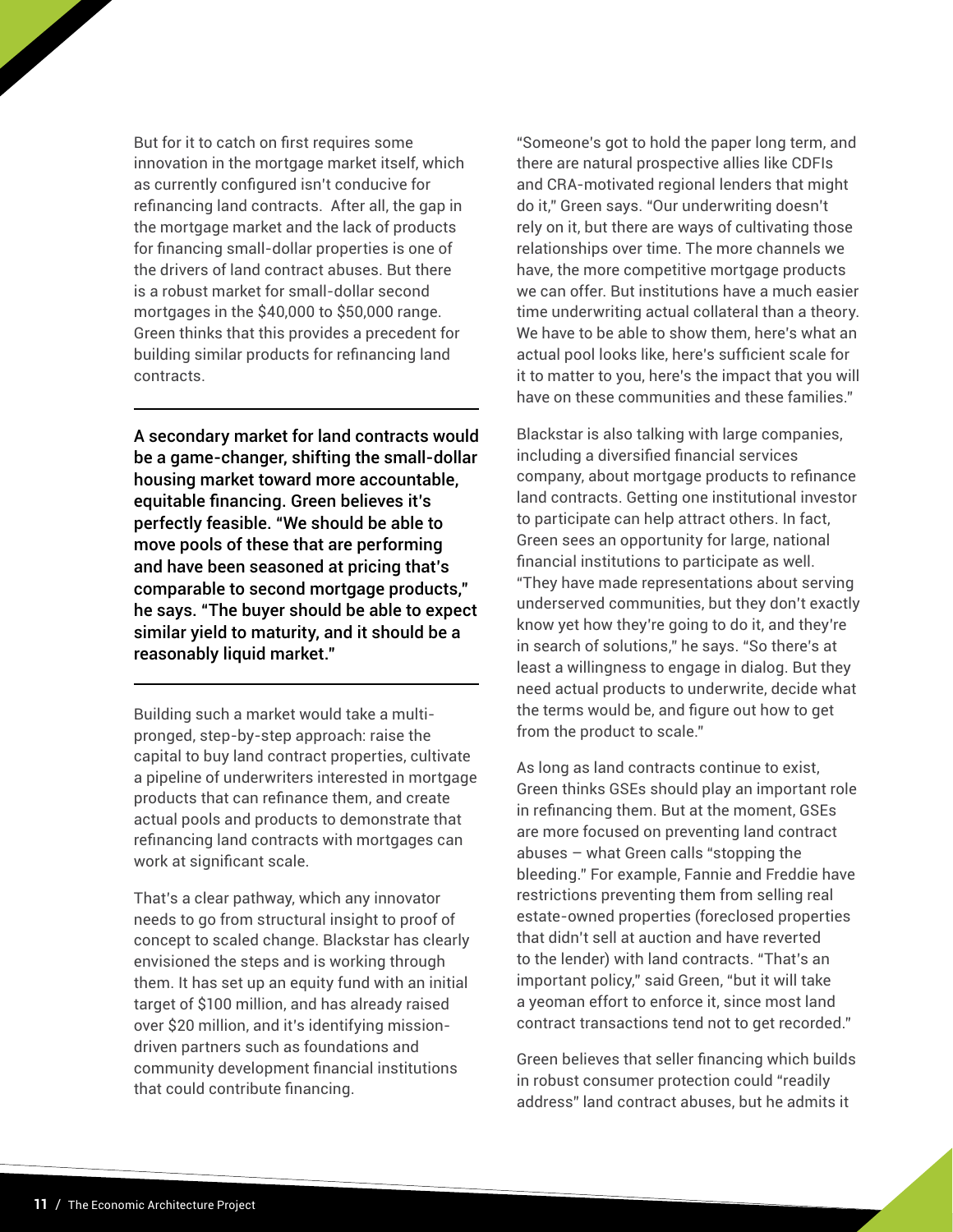isn't simple or easy. "Even in some of our own offerings, we have to figure out if there's even a way to craft a fair contract," he says. "For example, for very small balance mortgages, the frictional costs can be untenable. But there are ways to take the asymmetry out of land contract transactions and make them less predatory. If you can do that, land contracts could be a better solution for some families and help fill the vacuum left by the lack of mortgage supply."

Writing better land contracts and framing stricter legal and regulatory requirements and enforcement for them could make them less one-sided and more accountable. But making them work for buyers will take more than stronger legal and regulatory protections. It will also require structural innovations that shift fundamental market incentives away from exploitive, bad-faith sellers toward "supportive" good-faith sellers and responsible lenders.

Some of those innovations are emerging now. Community development organizations are writing "supportive" land contracts and working with buyers to fulfill them successfully.

Practitioners like Zwiebach are coming up with ways to redesign the market, for example by capping interest rates and tying them to the market index and correcting other exploitive terms and omissions in land contracts. Both she and Green believe the mortgage market can also be innovated to impact the land contract market, both by increasing Black homebuyers' access to financing for under-appraised properties so they're less reliant on land contracts, and to develop a secondary market to refinance land contracts for those who can't obtain small-dollar first mortgages. That would benefit lenders and buyers alike.

Land contracts grew out of devaluation of Black-owned assets, relegating them to smalldollar status and using it to impose predatory terms on them and to extract wealth from them, leaving their would-be owners dispossessed. But structural innovations like the ones Enterprise and Blackstar are pioneering are designed to transform land contracts from tools of devaluation and exploitation to tools of revaluation and empowerment. Rethought and restructured, land contracts may have the potential to overhaul the small-dollar housing market, secure homeownership for millions of Black families, and help preserve the value of Black-majority neighborhoods.

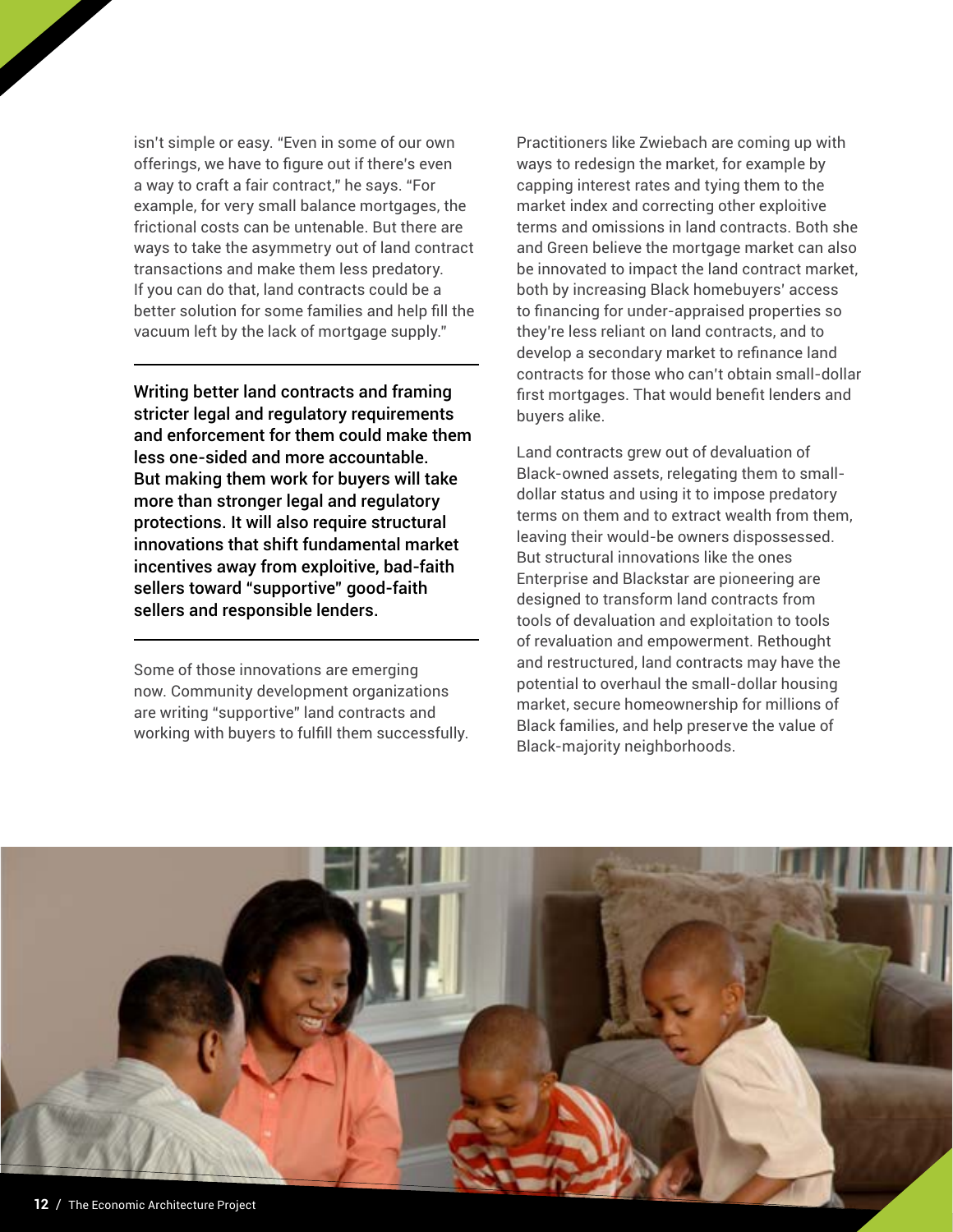#### Endnotes

- 1 Toxic Transactions, National Consumer Law Center [https://](https://bit.ly/VHBCnominationform) [www.nclc.org/images/pdf/pr-reports/report-land-contracts.](https://bit.ly/VHBCnominationform) [pdf](https://bit.ly/VHBCnominationform) pg 9
- 2 https://www.urban.org/sites/default/files/publication/98719/ rebuilding\_and\_sustaining\_homeownership\_for\_african\_ americans.pdf
- 3 Carpenter, A., George, T., & Nelson, L. (2019). The American Dream or Just an Illusion? Understanding Land Contract Trends in the Midwest Pre- and Post-Crisis. Joint Center for Housing Studies of Harvard University, p 1. https://www.jchs.harvard. edu/sites/default/files/media/imp/harvard\_jchs\_ housing\_ tenure\_symposium\_carpenter\_george\_nelson.pdf
- 4 [https://www.npr.org/local/309/2019/05/30/728122642/](https://www.lincolninst.edu/sites/default/files/pubfiles/the-community-land-trust-reader-chp.pdf) [contract-buying-robbed-black-families-in-chicago-of-billions](https://www.lincolninst.edu/sites/default/files/pubfiles/the-community-land-trust-reader-chp.pdf)
- 5 [https://www.urban.org/sites/default/files/publication/98719/](https://shelterforce.org/) [rebuilding\\_and\\_sustaining\\_homeownership\\_for\\_african\\_](https://shelterforce.org/) [americans.pdf](https://shelterforce.org/)
- 6 Ibid.
- 7 https://poverty.umich.edu/files/2021/05/PovertySolutions-Land-Contracts-PolicyBrief.pdf
- 8 [https://www.detroitnews.com/story/news/local/detroit](https://thesocialpresskit.com/economicarchitectureproject#share-with-your-networks)[housing-crisis/2019/12/05/detroit-foreclosures-effort](https://thesocialpresskit.com/economicarchitectureproject#share-with-your-networks)[wayne-county-treasurer-puts-many-residents-into-deeper](https://thesocialpresskit.com/economicarchitectureproject#share-with-your-networks)[debt/1770381001/](https://thesocialpresskit.com/economicarchitectureproject#share-with-your-networks) "Nearly one-third of city properties have been seized for unpaid property taxes since 2008, according to a Detroit News analysis."